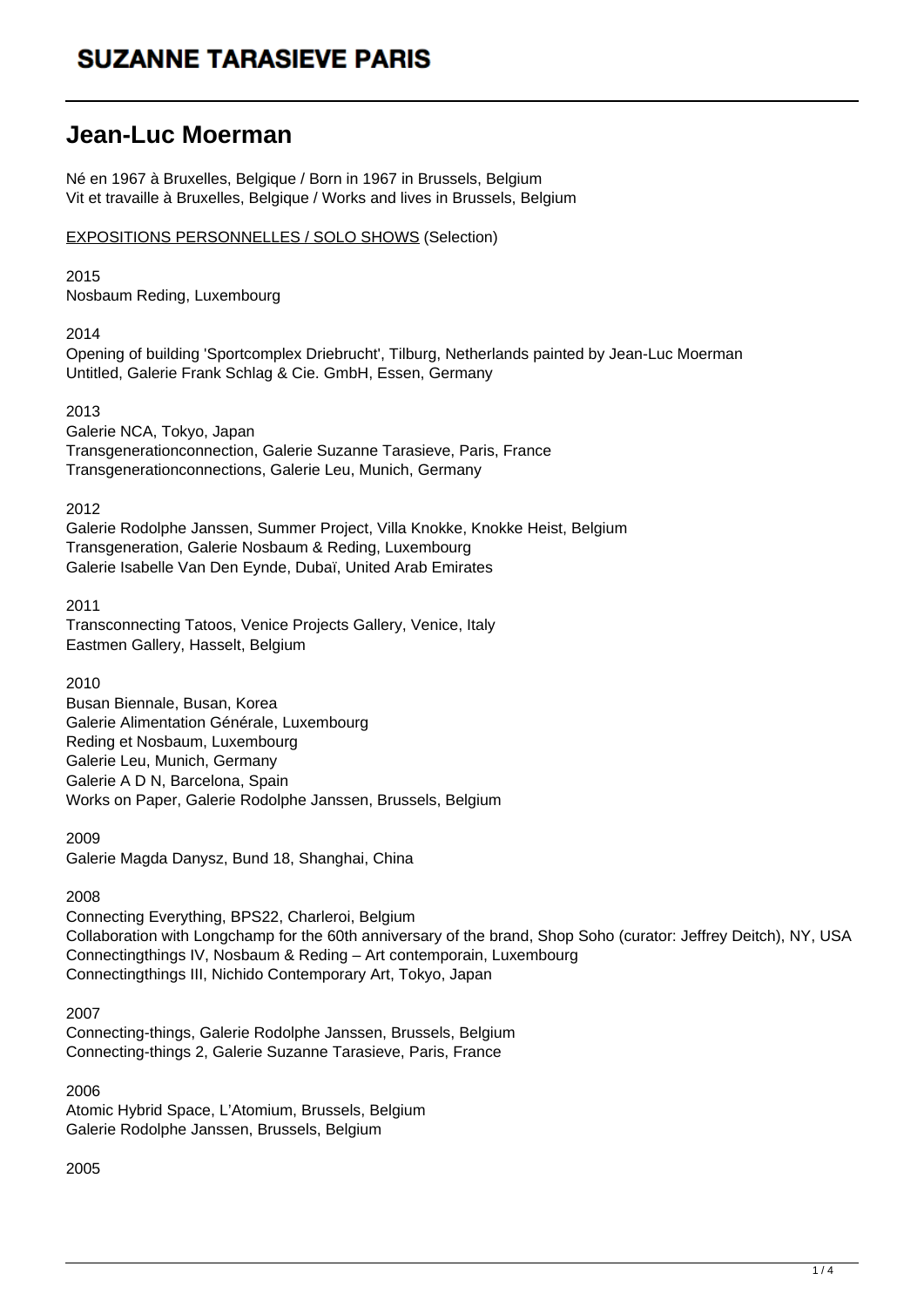Optimus Hut, Art Unlimited, Art Basel, Basel, Switzerland Magie blanche, Galerie Suzanne Tarasieve, Paris, France (cat.) Nichido Contemporary Art, Tokyo, Japan Bonanza, Artspace Witzenhausen, Amsterdam, Netherlands

### 2004

La Criée centre d'art contemporain, Rennes, France Alimentation Générale, Luxembourg

#### 2003

Galerie Rodolphe Janssen, Brussels, Belgium

2002 Alimentation Générale, Luxembourg

2001

Intervention on the rotunda of the Botanique and the front of the Royal Circus (Nuits du Botanique) Brussels, Belgium

2000 Galerie Taché-Lévy, Brussels, Belgium

1999 Galerie Détour, Jambes, Belgium

1998 Galerie Bernard Cats, Brussels, Belgium

1995 Einen belgishen kunstler, Galerie B.A. Mickan, Wiesbaden, Germany

### EXPOSITIONS COLLECTIVES / GROUP SHOWS (Selection)

2015 Art Brussels, Galerie Suzanne Tarasieve, Brussels, Belgium Couleurs!, Galerie Robespierre, Grande-Synthe, France

2014

Sur / Nouvelles Narratives, Fernelmont Contemporary Art Festival, Château de Fernelmont, Belgium Résonance(s), Maison particulière - art center, Brussels, Belgium India Art Fair, Galerie Suzanne Tarasieve, New Delhi, India Artshow Busan, Galerie Suzanne Tarasieve, Busan, Korea

### 2013

Sex, Money and Power, Maison Particulière, Brussels, Belgium Ten is more than a number, Galerie ADN, Barcelona, Spain Wunderkammer, Cabinet de curiosités contemporain, Palazzo Widmann,Venice, Italy Cent briques pour Madagascar, Artcurial, Paris, France Épidermiques #2 : Art & Tatouages, Maison Folie de Wazemmes, Lille, France Femmes nerveuses, Courtrai, Belgium Why not live for Art? II - 9 collectors reveal their treasures, Tokyo Opera City Art Gallery, Tokyo, Japan

2012

Deux siècles d'histoire entre femmes et leurs psychiatres, Museum Dr. Guislain, Gent, Belgium Glissement de terrain, Musée Ianchelevici, La Louvière, Belgium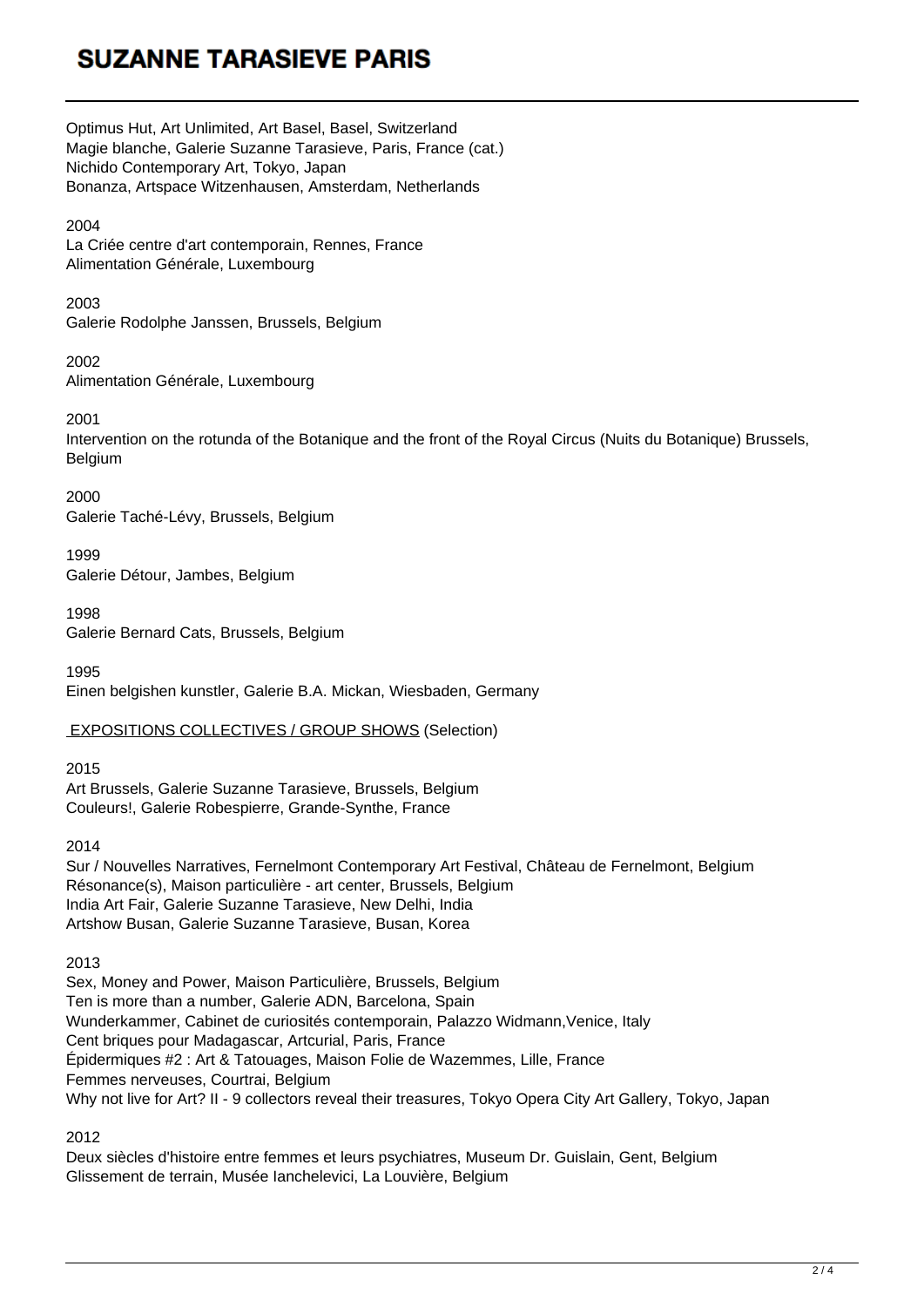FCA '12, Fernelmont Contemporary Art 2012, Fernelmont, Belgium Summer Project, Galerie Rodolphe Janssen, Villa Knokke, Knokke Heist, Belgium Pop-Up. Liens artistiques, Musée d'Ixelles, Brussels, Belgium Epidermiques, art et tatouage, Béthune, France Inked Project, Brussels, Belgium Summer Project, Galerie Rodolphe Janssen, Villa, Knokke, Belgium

### 2011

Wunderkammer, cabinet de curiosités contemporain, le Botanique, Brussels, Belgium (Curator: Antonio Nardone) Safari, Lieu Unique, Nantes, France Memoires du Futur, la collection Olbricht, La Maison Rouge, Fondation Antoine de Galbert, Paris, France Art Basel, Switzerland Explosion, l'art du Graffiti à Bruxelles, Musée d'Ixelles, Belgium Sympathy for the Devil, VanhaerentsArtCollection, Brussels, Belgium Paris Forever, Galerie Magda Danysz, Paris, France

### 2010

Pierre-Papier-Litho, Centre de la Gravure et de l'Image imprimée, La Louvière, Belgium Close up, Musée d'Ixelles, Brussels, Belgium De Dürer à Jan Fabre, Musée d'Ixelles, Brussels, Belgium Busan Biennale, Busan, Korea Lust for Life and Dance of Death. Olbricht Collection, Kunsthalle Krems, Austria Intersection, Musée du Cinquantenaire, Brussels, Belgium En quelques traits, Iselp, Brussels, Belgium

2009

Animamix Biennale, MoCA, Shangaï, China Chinoiseries, Centre Albert Marinus, Brussels, Belgium Identity 5Ò, Nichido Contemporary Art, Tokyo, Japan Dark Summer, Galerie Rodolphe Janssen, Brussels, Belgium Plus belle la vie, Espace à vendre, Nice, France

2008

Dialog, Galerie Leu, Munich, Germany

WALL ROCKETS: Contemporary Artists and Ed Ruscha, The FLAG Art Foundation, New York, USA Honorons Honoré, De garage, Centre culturel de Mechelen, Belgium Out of Storage I, Musée d'Art Moderne Grand-Duc Jean, Mudam Luxembourg Work on paper, Nichido Contemporary Art, Tokyo, Japan

2007

Les formes de la couleur, Centre d'art contemporain Bouvet-Ladubay, Saint-Hilaire - Saint-Florent, Saumur, France

Tomorrow Now – when design meets science-fiction, MUDAM, Luxembourg URBAN CONNECTION, Domaine departemental de Chamarande, France Wall Rockets: contemporary artists and Ed Ruscha, flag collection New York Laura Reynolds Gallery, Austin, USA ; Galerie Sprüth-Magers, Cologne, Germany Plaisirs d'Edo, Musée des beaux-arts et de la dentelle, Calais, France My Sweet Sixteen Party, Galerie Rodolphe Janssen, Brussels, Belgium

2006

Public Image, Fundament Fondation, Tilburg, Netherlands Identity, Nichido Contemporary Art, Tokyo, Japan Echigo-Tsumari Art Triennial, Fukutake House, Japan

2005